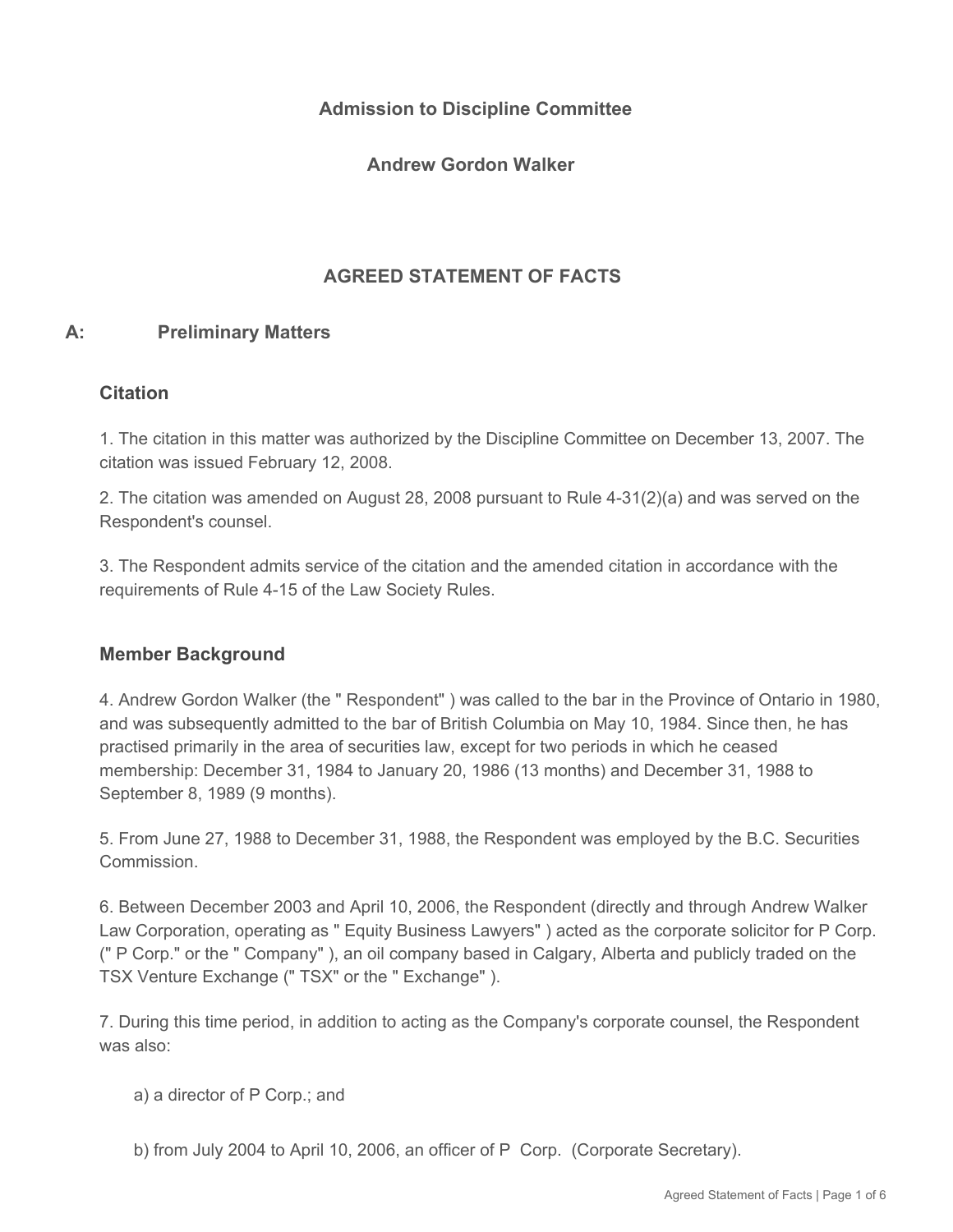### **B: Acquisition of the Lo/Ching Shares by Respondent and Others**

#### **Share Purchase**

8. In early 2005, P Corp.'s board of directors was composed of its president GT, DP, PC and the Respondent.

9. On February 2, 2005, the amount of \$86,455.97 (the " Funds" ) was withdrawn from P Corp.'s bank account, and after the deduction of transfer charges, the Respondent received the Funds as a deposit to his trust account, in the form of a wire transfer from the Company, in the amount of \$86,380.97. GT and DP, on behalf of P Corp., provided authorizations to the National Bank of Canada directing the transfer of the Funds to the Respondent's trust account at the Royal Bank.

10. On February 3, 2005, the Funds were withdrawn from the Respondent's trust account in order to purchase 614,470 shares of the Company belonging to FL and CC (the " L/C Shares" ) at \$0.14 each. On February 7, 2005, the Respondent wrote to C Services, the share transfer agent, " as solicitors for the Company" , asking that C Services cancel the existing share certificates for the L/C Shares and issue new certificates to the Respondent, DP and GT (the last through GT's company [company]). Ownership of the L/C Shares was divided among the Respondent (204,824 shares), GT (204,823 shares) and DP (204,823).

11. The Company never authorized, by Board resolution or otherwise, the use of the Funds for the purchase of the L/C Shares.

12. The Respondent, as P Corp.'s legal counsel, did not advise that the L/C Shares be repurchased by the Company means of a Normal Course Issuer Bid, although that would have, in accordance with Policy 5.6 of the Exchange's Corporate Finance Manual, an available means by which the Company could have repurchased the L/C Shares.

13. Instead, the Respondent, GTand DP purchased the L/C Shares on their own account and for their own benefit. At no time did they disclose their purchase of the L/C Shares to PC or to the Company.

#### **2005 Interim Financial Statements**

14. The Respondent signed, as a director of P Corp., P Corp.'s Q1 Interim Financial Statements dated March 31, 2005 and its Q2 Interim Financial Statements dated June 30, 2005 (collectively " the Financial Statements" ).

15. The Funds were wrongly recorded in Note 4 of the Financial Statements as part of a 2005 " Exploration and Development" expense, in the amount of \$136,456, for a resource property known as the R Property. In fact, P Corp. had not incurred any exploration or development expense in respect of the R Property, and the Financial Statements were untrue and misleading in that respect.

16. In the Respondent's letter to the TSX dated March 19, 2006 (written in response to the TSX's letter dated February 28, 2006), the Respondent advised that the only development expense for R Property was the \$12,155.00 amount recorded for 2004.

17. In a letter from the Respondent's counsel to the Law Society dated August 1, 2006 the Respondent advised, through counsel, that " there were no "capitalized expenses for R Property'."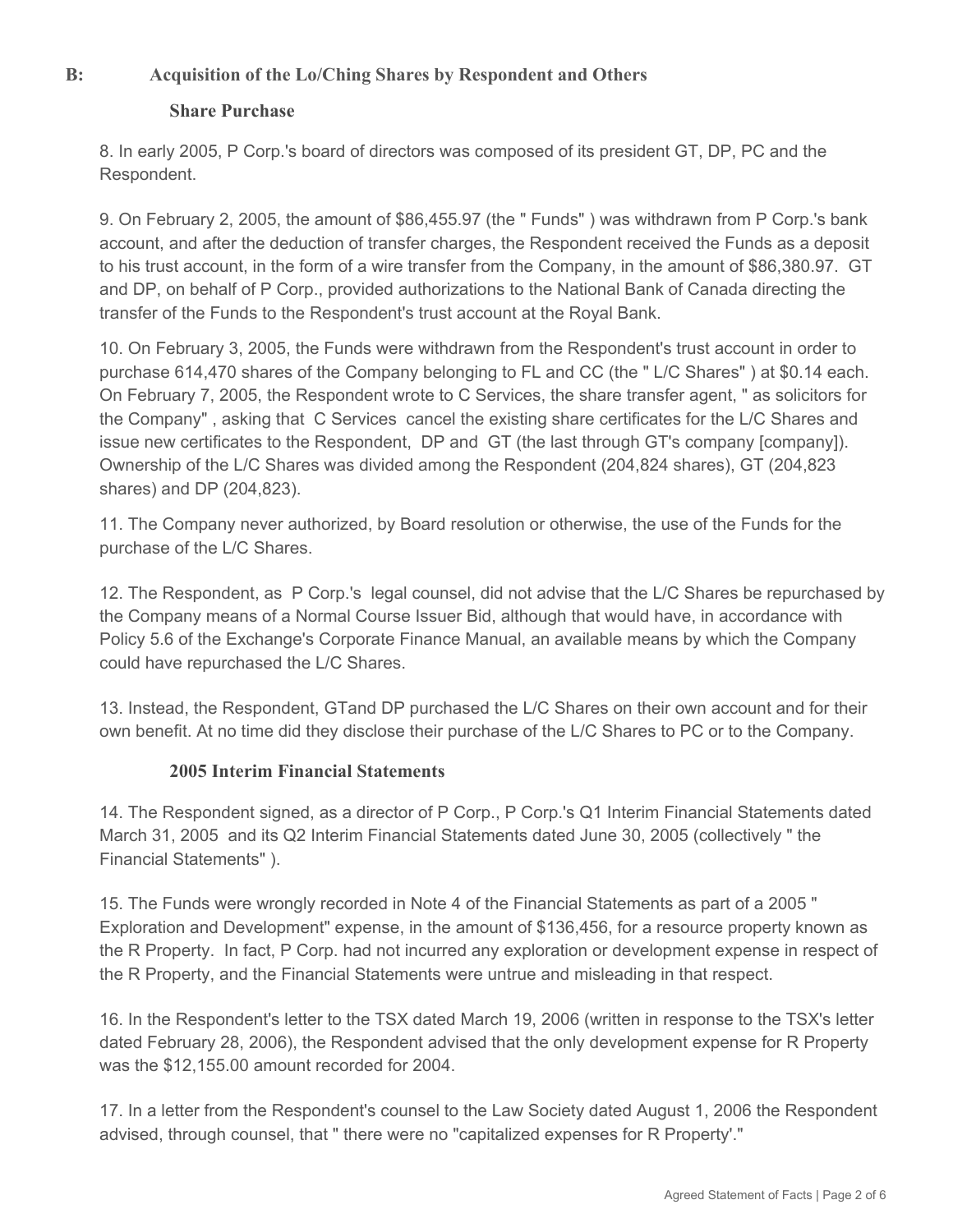18. P Corp.'s Q3 Interim Financial Statement dated September 30, 2005 (the " Q3 Statement" ) was signed by the Respondent and by FR, who had joined the Company as its new president in or about July 2005. In the Q3 Statement, the recorded R Property " exploration expense" was reduced to \$50,000, a reduction of \$86,456.00 - the amount of the Funds.

### **Treatment of the Funds by the Respondent after mid-2005**

19. From the time they joined the Company, FR and the Company's new Chief Financial Officer RS began to make inquiries of the Respondent regarding P Corp.'s financial affairs, including what had been recorded as R Property exploration expenses in the Financial Statements.

20. In a fax to RS dated November 24, 2005, the Respondent stated as follows in respect of the Funds:

" In respect of the \$86,000, we advise that it should be treated in the same manner as previously in that the monies in question remain trust monies."

21. As at November 24, 2005, the Funds were not in the Respondent's trust account, nor had they been in that account since they were withdrawn to purchase the L/C Shares on February 3, 2005.

22. On February 6, 2006, the Respondent wrote to P Corp., to the attention of FR, and enclosed a trust reconciliation from January 1, 2005 to January 31, 2006. The reconciliation showed the amount of \$86,455.97 being credited to the Respondent's trust account on December 31, 2005. The next entry shows a " refund of Trust monies" (to P Corp.) on January 20, 2006.

23. Following the commencement of the Law Society's investigation in 2006, the Respondent took the position (which he has maintained subsequently) the Law Society, through a letter from his counsel dated August 1, 2006 that the Funds had at all times been a " loan" by P Corp. to himself, GT and DP:

" Mr. Walker wishes to emphasize that the transaction described above [i.e. the use of the Funds to purchase the L/C Shares] was regarded throughout as a loan by Messrs. DP, GT and himself, and that the monies from the Company were intended to be repaid and were repaid."

24. Notwithstanding the Respondent's position that the Funds were a loan to himself and others:

a) He did not advise or cause the Company to prepare a loan agreement, take security, to prepare or any other form of documentation evidencing the existence of the alleged loan;

b) He did not advise PC, the Company's fourth director at the material time, of the existence of any loan; and

c) He did not record the Funds as a loan in the books and records of his own legal practice.

#### **C: The " Finder's Fee" Shares**

25. In the period December 16, 2004 to April 13, 2005, P Corp. entered into a number of agreements with E Resources of Alberta for the drilling of wells in areas informally known as R Property, C Property, A Property and C Property.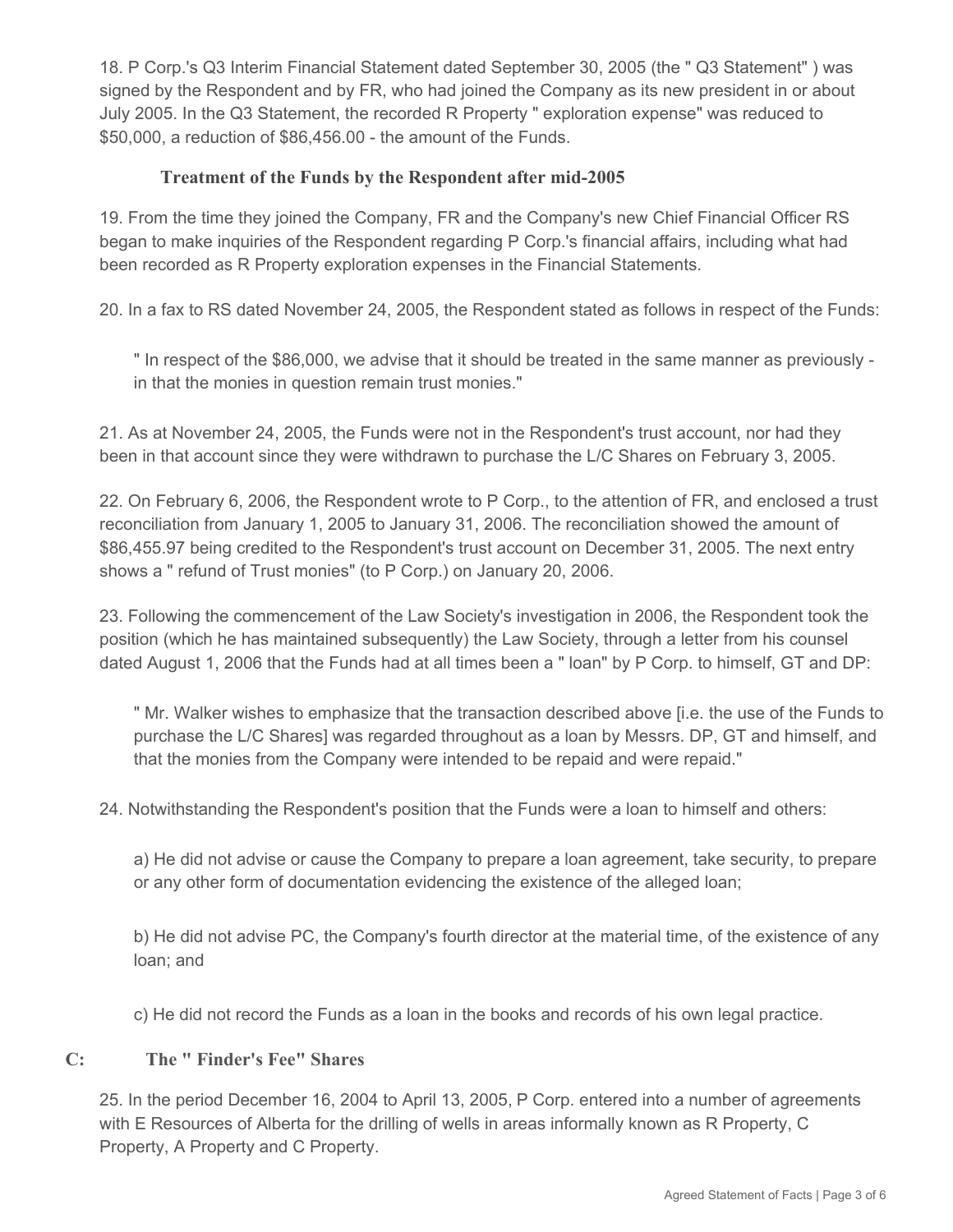26. In early 2005, GT advised the Respondent that a Mr. SM of Edmonton, Alberta was a finder of the E Resource deals and was therefore entitled to a finder's fee in the form of treasury shares of P Corp.

27. GT instructed the Respondent as counsel for the Company to take the steps required to issue finder's fee shares to V Inc. GT advised the Respondent that V Inc. was beneficially owned by SM.

28. Subsequently, 278,462 finder's fee shares were issued by the Company from Treasury in the name of " V Inc." (the " Finder's Fee Shares" ) and were lodged with the Transfer Agent in that name. This issuance was effected by the Respondent's delivery to the Transfer Agent of the following Treasury Orders, executed by both the Respondent and GT:

a) Treasury Order dated March 7, 2005: 200,000 shares at a deemed price of \$0.17 per share (enclosed with cover letter from the Respondent);

b) Treasury Order dated April 22, 2005: 40,000 shares at a deemed price of \$0.30 per share;

c) Treasury Order dated April 22, 2005: 38,462 shares at a deemed price of \$0.26 per share.

29. Following their issuance, the Finder's Fee Shares were delivered to and held at the Respondent's office.

30. At some time between April and July 2005, the Respondent became aware that SM was in fact GT's personal lawyer, was not a finder, and had no entitlement to the Finder's Fee Shares.

31. However, notwithstanding his knowledge that SM had no entitlement to the Finder's Fee Shares, the Respondent took no steps, and did not advise P Corp. to take steps, to cancel the issuance of the Finder's Fee Shares to V Inc. and have them returned to the Company's treasury. Likewise, the Respondent did not inform the Exchange, nor did he, as legal counsel, advise P Corp. to inform the Exchange, that the Finder's Fee Shares had been improperly issued to SM/V Inc., though it was P Corp.'s legal obligation to do so.

32. Instead, the Respondent, GT, and DP decided to simply keep the Finder's Fee Shares for themselves, despite that they had no legal entitlement to these shares and would be violating securities law and TSX rules in appropriating any finder's fee shares to their own benefit.

33. In furtherance of this plan, the Respondent wrote to C Services on or about March 10, 2006 (the letter was erroneously dated February 7, 2005) asking that 240,000 of the Finder's Fee Shares be re-issued to an individual named TW, a resident of Luxembourg, who had agreed to sell the Finder's Fee Shares and deliver the proceeds of such sale to the Respondent, GT and DP. The new share certificate was prepared as requested and was picked up personally by the Respondent.

34. In a letter dated November 12, 2007, the Respondent admitted, through counsel, that there was " no possible justification" for his participation in the scheme to transfer the Finder's Fee Shares to TW.

# **D: Other Regulatory Proceedings**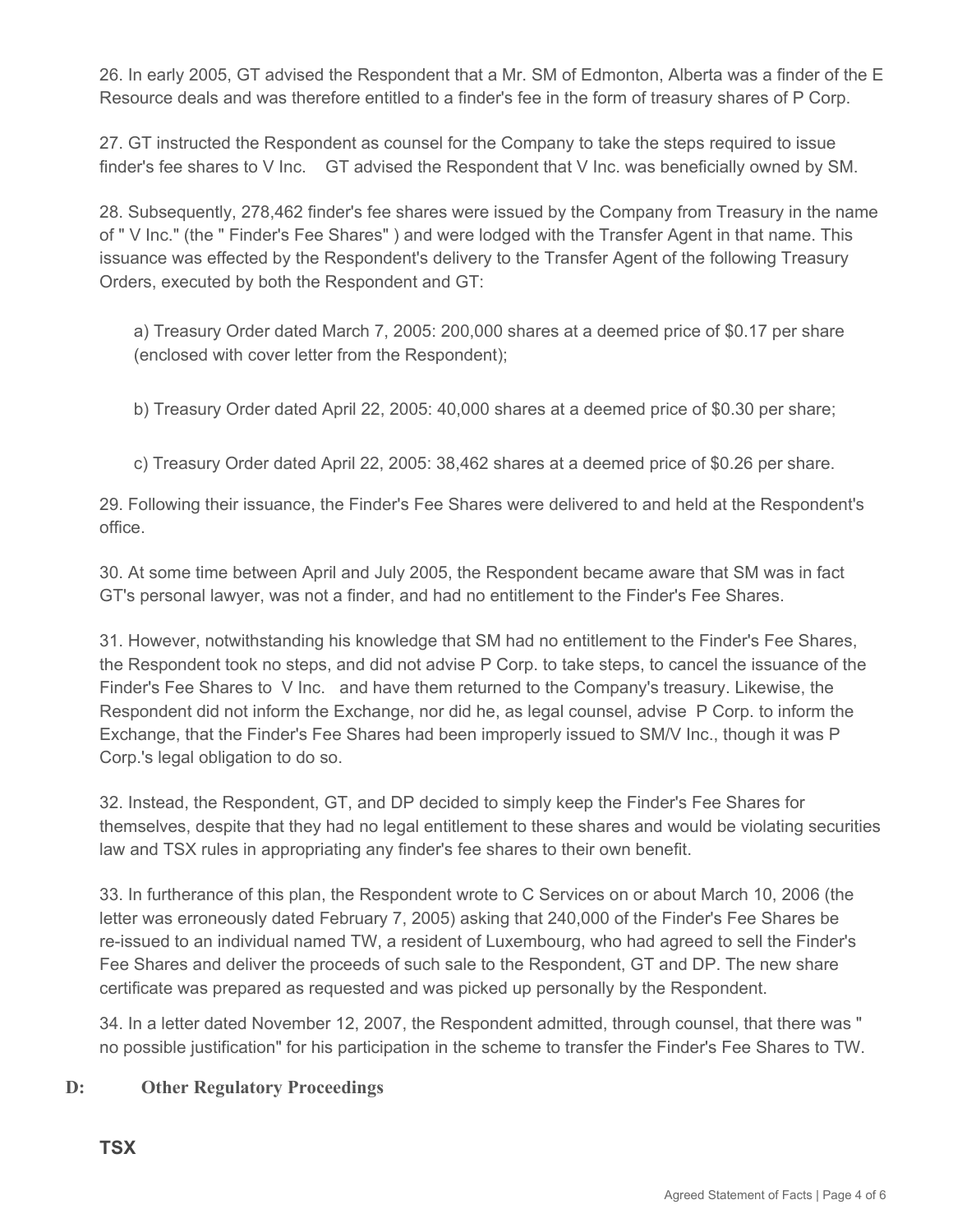35. On June 8, 2006, the Exchange advised that, on the basis of the P Corp. matters, it had initiated a review of the Respondent's acceptability to act as a Director, Officer, employee, agent, or consultant of an Exchange listed company. On November 1, 2006, the Respondent entered into an interim settlement agreement with the Exchange, in which he agreed that:

a) he would resign all of his Directorships of Exchange-listed issuers;

b) he would apply to the Exchange prior to joining the Board(s) of any Exchange-listed issuers;

c) he must advise the Exchange in writing any time he is hired as counsel for an Issuer; and that

d) further penalties may be forthcoming from the Exchange pending the resolution of the Respondent's proceedings involving the Law Society and the British Columbia Securities Commission.

#### **British Columbia Securities Commission**

36. On June 25, 2007, the Commission issued an Investigation Order into the conduct of the Respondent and others with regard to the P Corp. matter.

37. Enforcement Counsel of the Commission subsequently advised that it is likely the Executive Director of the Commission will issue a Notice of Hearing against the Respondent on the basis that the conduct complained of constituted an actionable misrepresentation contrary to Section 50(d) of the *Securities Act*.

#### **E: Admissions of the Respondent**

38. With respect to the allegation contained in paragraph 1 of the amended Schedule to citation, and in accordance with the facts set out above, the Respondent admits that he misappropriated funds of his client P Corp. by using the Funds (as defined above) to purchase shares of P Corp. for his own benefit and for the benefit of others, without any lawful entitlement.

39. With respect to the allegation contained in paragraph 2 of the amended Schedule to citation, and in accordance with the facts set out above, the Respondent admits that he incorrectly advised his client P Corp. by his fax dated November 24, 2005, in which he stated that the Funds " remain trust monies" when the Funds were not in his trust account and had not been in his trust account since on or about February 3, 2005.

40. With respect to the allegation contained in paragraph 3 of the amended Schedule to citation, and in accordance with the facts set out above, the Respondent admits that he signed the Financial Statements (as defined above) describing the \$136,456 referred to in Note 4 of the Financial Statements as exploration expenses when such expenses had not in fact been incurred, and the Funds (approximately \$86,456) had been used by the Respondent and others to purchase P Corp. Shares.

41. With respect to the allegation contained in paragraph 4 of the amended Schedule to citation, and in accordance with the facts set out above, the Respondent admits that he took no steps, either as solicitor or as a director of P Corp., to inform the Exchange that Note 4 of the Financial Statements was untrue.